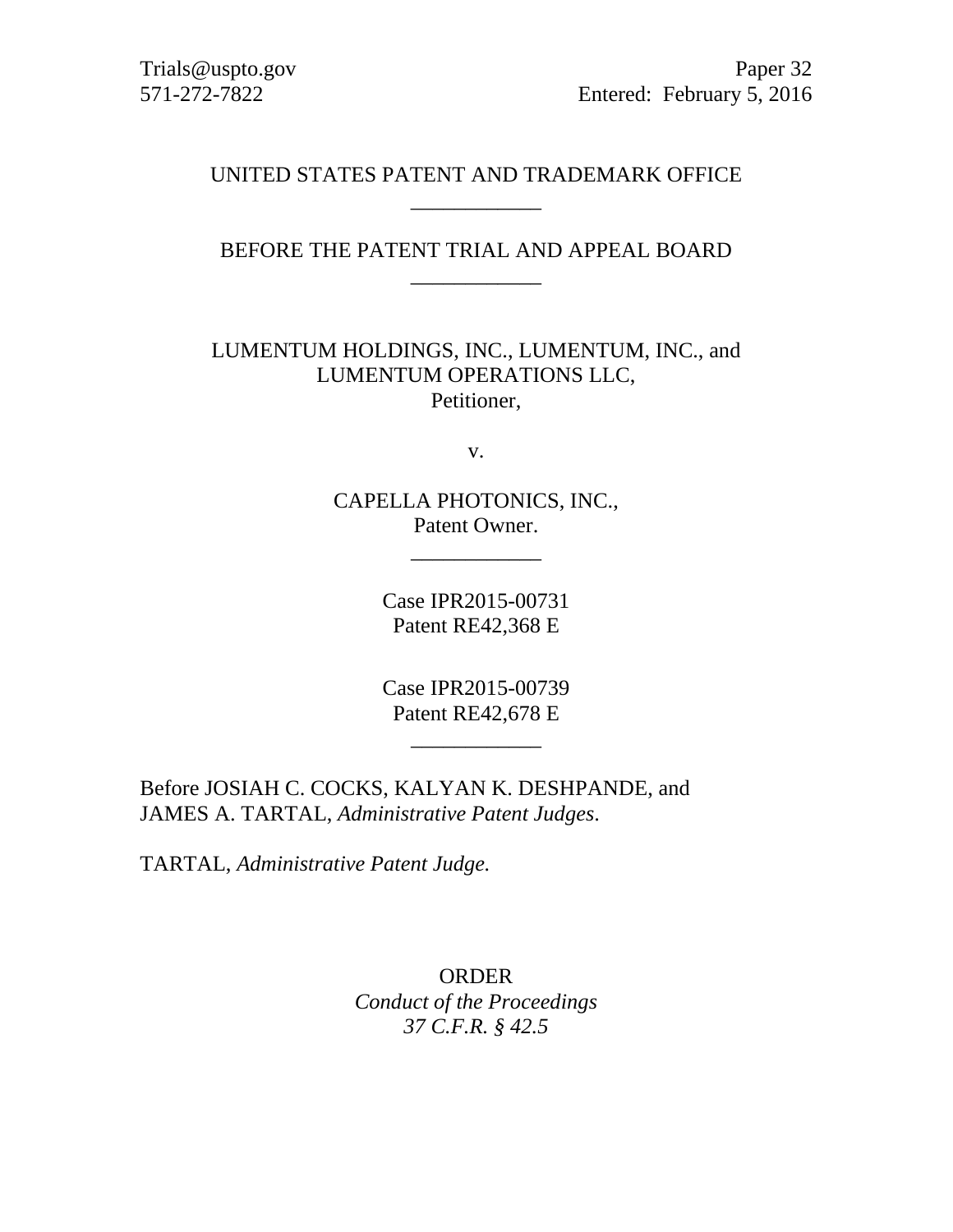On February 2, 2016, a conference call was conducted with Judges Cocks, Deshpande, and Tartal; counsel for Petitioner Lumentum Holdings, Inc., Lumentum, Inc., and Lumentum Operations LLC; and, counsel for Patent Owner Capella Photonics, Inc. to discuss two requests submitted by Patent Owner to the Board by email on January 31, 2016.

By way of background, the Petition was filed on February 13, 2015, and identified JDS Uniphase Corporation ("JDSU") as the real party-ininterest. Paper 1, 1. During late July and early August, 2015, as part of a reorganization, JDSU was renamed Viavi Solutions Inc. ("Viavi"). Additionally, certain assets and obligations associated with communications and commercial optical products were spun out to Lumentum Holdings Inc., Lumentum, Inc. and Lumentum Operations LLC. Paper 22, 1–5; Ex. 1037 (stating that pursuant to a series of agreements entered July 31, 2015, Viavi transferred certain business segments to Lumentum Holdings Inc. pursuant to a distribution effective August 1, 2015.)

On August 25, 2015, a decision instituting trial in this proceeding was entered. On September 15, 2015, an updated mandatory notice was filed stating that, as a result of a reorganization involving JDSU, the real partiesin-interest to this proceeding are Lumentum Holdings Inc., Lumentum, Inc. and Lumentum Operations LLC. Petitioner's updated mandatory notice was not filed within 21 days of the change in name of the real parties-in-interest, as required by 37 C.F.R. §42.8 (a) (3).

On January 15, 2016, we conducted a teleconference with the parties in response to a request by Petitioner to re-caption the proceeding to reflect the change in name of the real parties-in-interest. During that call we

2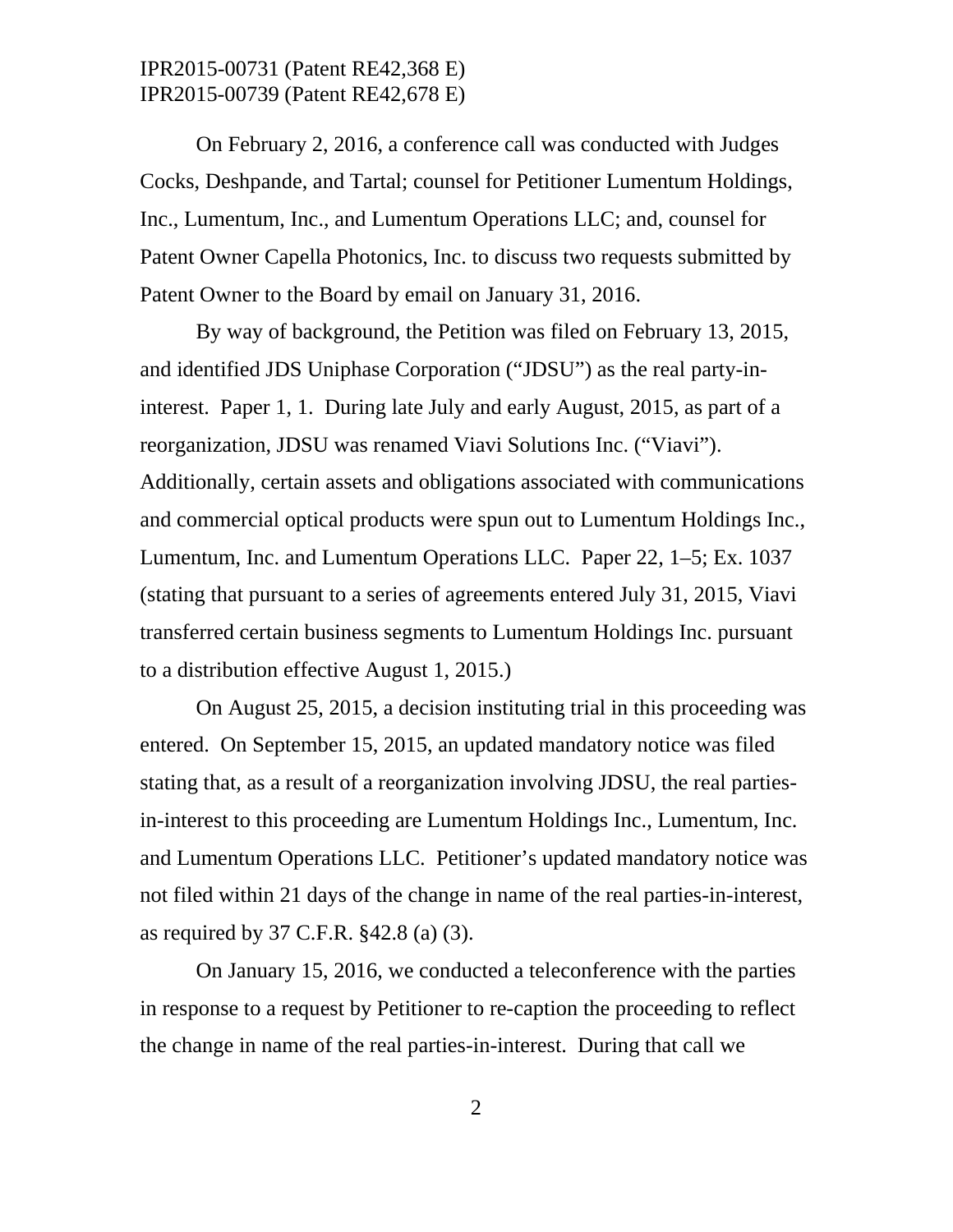authorized Petitioner to file a motion to re-caption the proceeding, and accepted Petitioner's late-filing of the updated mandatory notice. *See* 37 C.F.R. §42.5(c)(3). On January 22, 2016, Petitioner filed a Motion to Re-Caption the Proceeding (the "Motion"). Paper 22. Patent Owner did not oppose the Motion. The Motion was granted on January 29, 2016. Paper 28. During the teleconference on February 2, 2016, Patent Owner conceded that it has no evidence to dispute the identification of the real parties-ininterest provided by Petitioner.

#### *(1) Request to Compel Production*

The Motion stated that "[b]y the Contribution Agreement, Lumentum Operations LLC assumed responsibility of "Assumed Actions," including this proceeding." Paper 22, 3. That statement was supported by a footnote that purportedly contained confidential information which referred to a nonpublic document identified as "Schedule 5.5(A) of the Contribution Agreement." Our decision granting the Motion did not rely upon the purportedly confidential information. Paper 28, n.1.

Patent Owner seeks to compel Petitioner to produce Schedule 5.5(A) as routine discovery, which includes "any exhibit cited in a paper." 37 C.F.R. §42.51(b)(1)(i). Petitioner opposed production on the ground that Schedule 5.5(A) was not an exhibit that had to be produced because it was not cited as an exhibit.

We determine that by relying upon, expressly referencing, and quoting Schedule 5.5(A) in support of its Motion, Petitioner utilized information contained in Schedule 5.5(A) as an exhibit, regardless of whether Petitioner called it an exhibit. Accordingly, Petitioner is obligated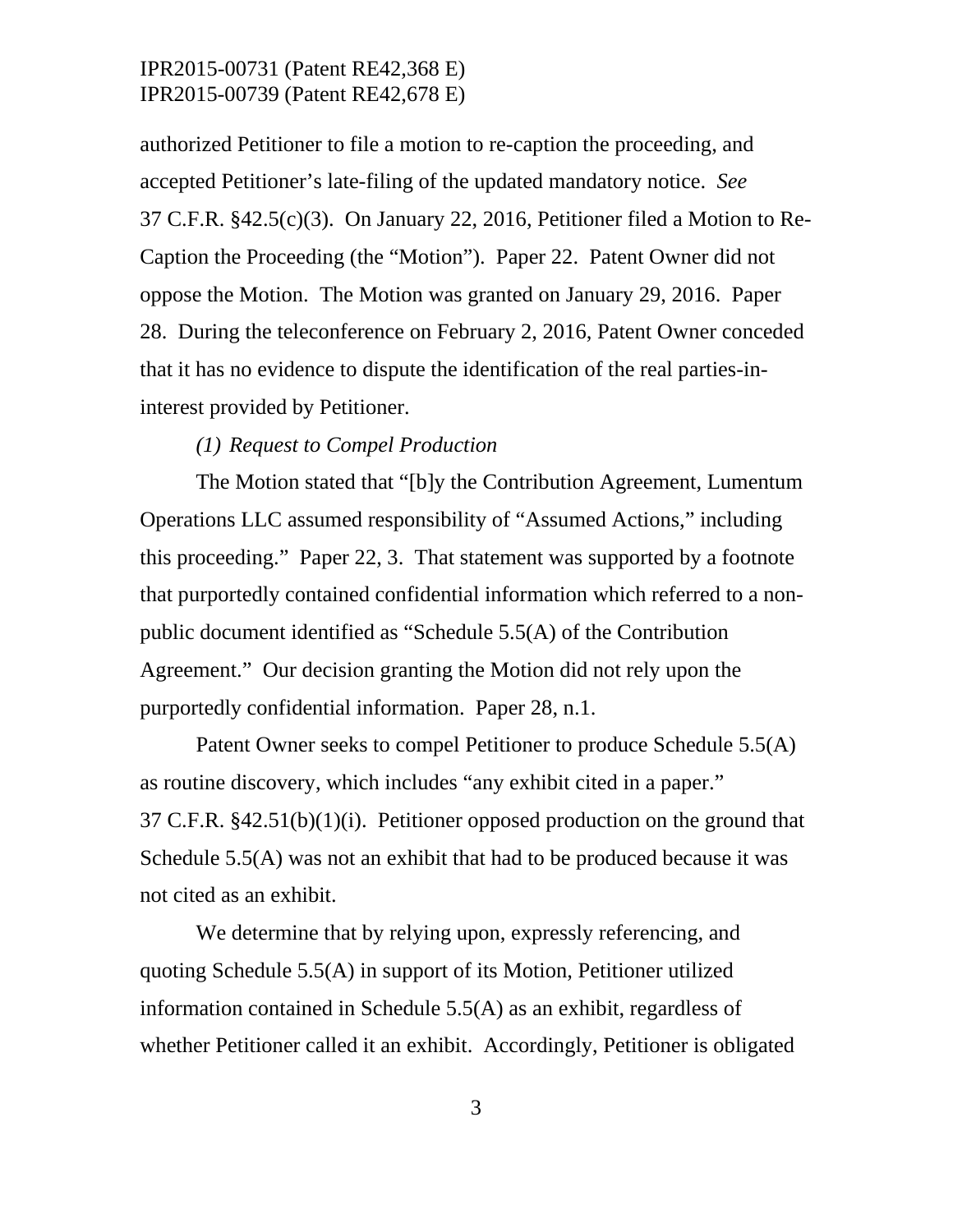to produce and file a copy of Schedule 5.5(A) as an exhibit. However, we disagree with Patent Owner's contention that Petitioner must produce a complete, unredacted copy of Schedule 5.5(A). There is no obligation on a party to produce non-relevant information, and Petitioner has asserted that Schedule 5.5(A) contains highly confidential business information entirely unrelated to this proceeding. Accordingly, while production of a complete document is typically preferred, we are persuaded under the specific circumstances presented that Petitioner is required to file Schedule 5.5(A) as an exhibit, but may redact any content from it not relevant to this proceeding.

### *(2) Request for Authorization to File a Motion to Terminate*

Patent Owner also requests authorization to file a motion to terminate. We understand Patent Owner to contend that it will seek to show that the Board lacked jurisdiction to institute *inter partes* review because the Board was not informed of the change in name of the real party-in-interest prior to entry of the institution decision. We note that there is no dispute that the proper real party-in-interest was identified when the Petition was filed, and no evidence to suggest that Petitioner has failed to identify the proper real parties-in-interest after the corporate re-organization. Although not controlling, we also note that in *Elekta, Inc. v. Varian Medical System, Inc*., IPR2015-01401, December 31, 2015, slip op. at 6 (Paper 19), the Board determined that "35 U.S.C. § 312(a)(2) does not define our jurisdiction with respect to *inter partes* review proceedings." Rather than preclude Patent Owner from addressing what it contends is a jurisdictional issue on the present record in this proceeding, we are authorizing a motion to terminate

4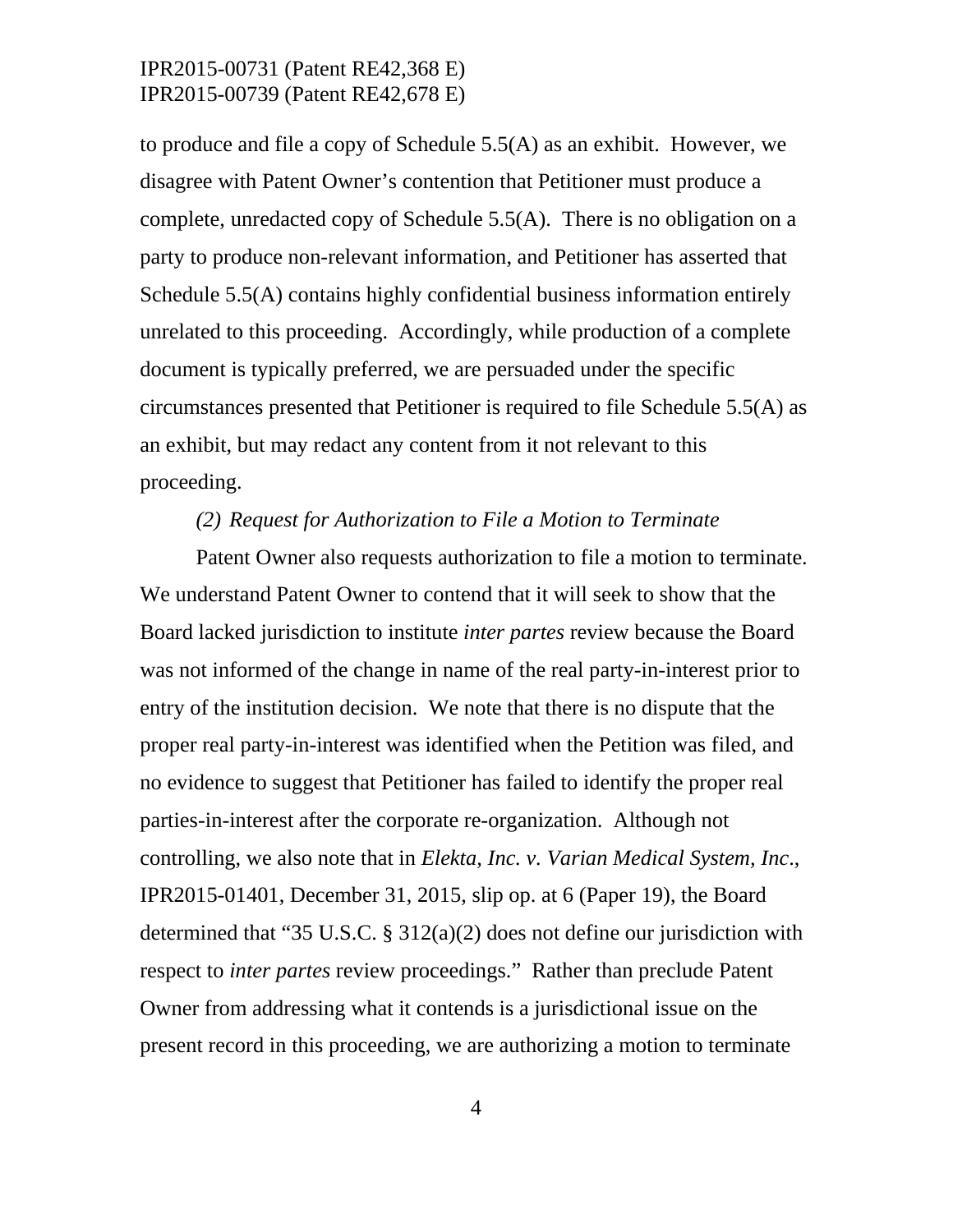as provided for below. In the interests of conserving time and resources, no opposition to the motion is authorized at this time, however, Petitioner will be provided an opportunity to respond if the Board determines such an opposition is necessary.

Accordingly, it is:

ORDERED that Petitioner shall file as an exhibit the "Schedule 5.5(A) of the Contribution Agreement," relied upon in its Motion to Re-Caption the Proceeding, and may redact any content from that exhibit not relevant to this proceeding;

FURTHER ORDERED that Patent Owner is authorized to file substantively identical Motions to Terminate in IPR2015-00731 and IPR2015-00739, not to exceed fifteen (15) pages, and limited only to Patent Owner's contention that the Board lacked jurisdiction to institute *inter partes* review in this proceeding, no later than February 19, 2016; and,

FURTHER ORDERED that no opposition by Petitioner to the Motions to Terminate is authorized at this time.